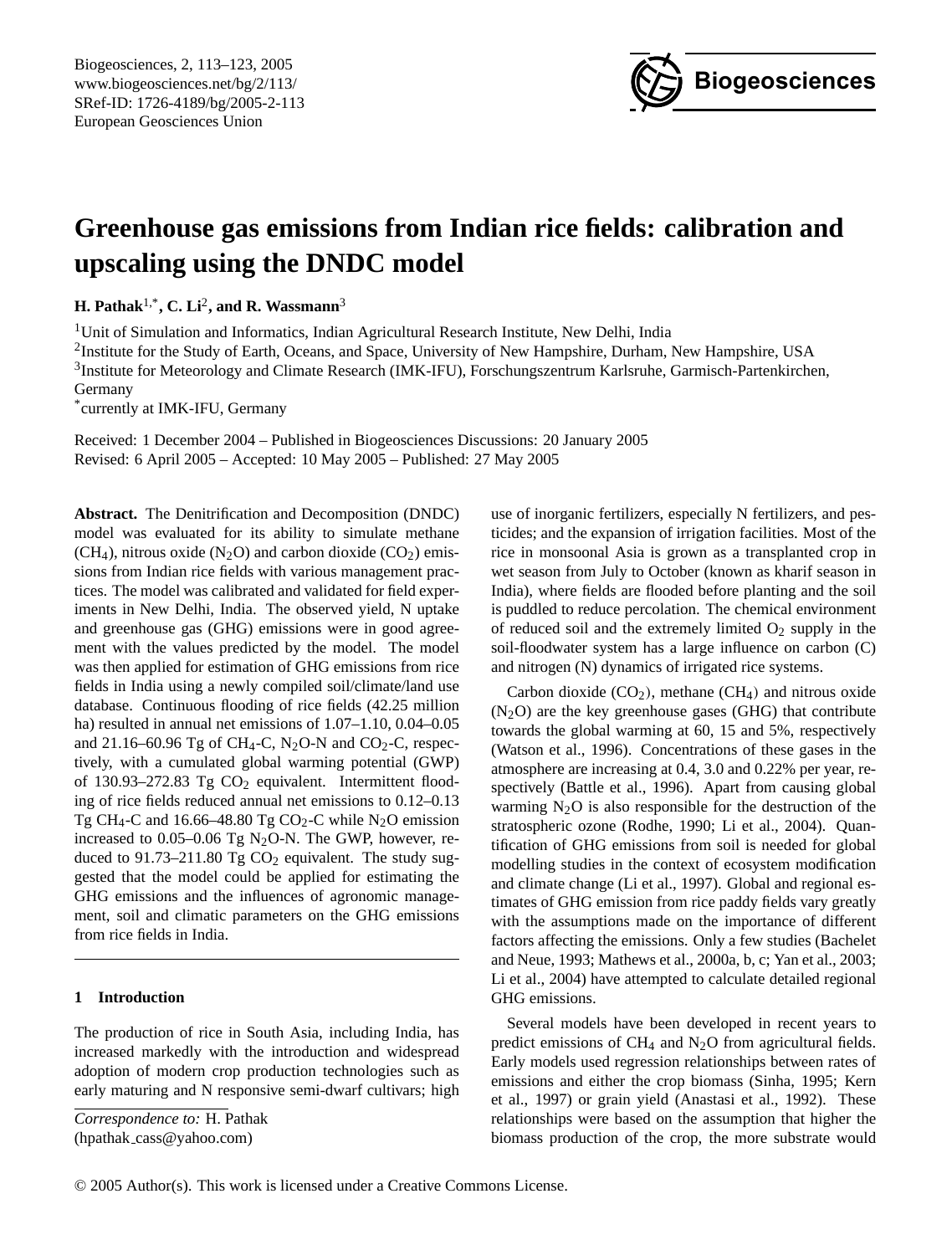be available for CH<sub>4</sub> production, either from increased crop residues or from higher rates of rhizo-deposition. Cao et al. (1995) presented a more differentiated approach describing CH<sup>4</sup> production and oxidation in rice fields. In this model, soil organic carbon (SOC) was assumed to be partitioned between three main pools based on their rates of decomposition. The seasonal pattern of redox potential (Eh) was required as an input in the model. Huang et al. (1998) used two pools in their model to represent soil organic matter, with different potential decomposition rates for each; these were modified by multipliers representing the influence of soil texture and temperature. As with the Cao et al. (1995) model, CH<sup>4</sup> production was affected directly by soil Eh, although this was simulated rather than used as a model input. Lu et al.  $(2000)$  developed a model for  $CH<sub>4</sub>$  production derived from incubation studies. Matthews et al. (2000a, b, c) developed MERES (Methane Emission in Rice EcoSystems) model for simulating CH<sup>4</sup> emissions from rice fields. The model was based on CERES-Rice model but did not simulate  $N_2O$  or  $CO_2$  emissions. Other models, however, do simulate the entire set of GHG, for example, CENTURY (Parton, 1996), DNDC (Li, 2000) and InfoCrop (Aggarwal et al., 2004), but are not yet at a stage where their predictive ability is satisfactory. Moreover, the models have not been frequently used for tropical regions.

The objectives of the present study were to evaluate the DNDC model for its ability to simulate (1) GHG emissions and global warming potential (GWP) of rice fields with different management practices and (2) GHG emissions from the various rice-growing regions of India.

## **2 Materials and methods**

#### 2.1 Description of the DNDC model

The Denitrification-Decomposition (DNDC) model (Li, 2000) is a generic model of C and N biogeochemistry in agricultural ecosystems. The model simulates C and N cycling in agro-ecosystems at a daily or sub daily time step. It consists of 6 interacting submodels: soil climate, plant growth, decomposition, nitrification, denitrification and fermentation (Li et al., 1997). In DNDC, SOC resides in 4 major pools: plant residue (i.e. litter), microbial biomass, humads (or active humus), and passive humus. Each pool consists of 2 or 3 sub-pools with different specific decomposition rates. The soil climate submodel simulates soil temperature and moisture profiles based on soil physical properties, daily weather and plant water use. The plant growth submodel calculates daily water and N uptake by vegetation, root respiration, and plant growth and partitioning of biomass into grain, stalk and roots. The decomposition submodel simulates daily decomposition, nitrification, ammonia volatilization and  $CO<sub>2</sub>$  production by soil microbes. The submodel calculates turnover rates of soil organic matter at a daily time step (Li et al.,

1994). The nitrification submodel tracks growth of nitrifiers and turnover of ammonium to nitrate. The denitrification submodel operates at an hourly time step to simulate denitrification and the production of nitric oxide (NO),  $N_2O$ , and dinitrogen  $(N_2)$ . The fermentation submodel simulates CH<sup>4</sup> production and oxidation under anaerobic conditions. The DNDC model simulates  $CH_4$  and N<sub>2</sub>O production/consumption through a kinetic scheme "anaerobic balloon" (Li, 2000; Stange et al., 2000; Li et al., 2004). The size of the anaerobic balloon sitting in a soil layer is defined to be the anaerobic volumetric fraction, which is quantified by the soil redox potential (Eh). In DNDC, nitrification and denitrification, or CH<sup>4</sup> production and oxidation, occur in a soil simultaneously. The  $N_2O$  produced through nitrification outside of the balloon can diffuse into the balloon to participate in denitrification, and can be further reduced to  $N_2$ . The same is true for CH<sub>4</sub>. The CH<sub>4</sub> produced within the balloon can diffuse into outside of the balloon to be oxidized. In general, nitrification and denitrification, or CH<sup>4</sup> production and oxidation, are both modeled in DNDC. The model tracks soil Eh evolution by simulating reductions of nitrate, Mn, Fe, and sulfate. Initial concentrations of the substrates can be defined by users, although DNDC provides default values of their geochemical background. The model has been validated against a number of field data sets observed in China, the USA, Japan, and Thailand and widely used over the last 10 years by many researchers (Brown et al., 2002; Butterbach-Bahl et al., 2004; Cai et al. 2003; Li et al., 1997; 2000; 2004; Smith et al., 2002; 2004). Simulated results showed that DNDC was able to simulate the basic patterns of NO,  $N_2$ O, CH<sub>4</sub> and NH<sub>3</sub> fluxes simultaneously (Li, 2000). This feature could be valuable in assessing the net effect of the changing climate or alternative agricultural management on either the atmosphere or agriculture.

Recently the DNDC model has been modified for predicting GHG emissions from paddy rice ecosystems (Li et al., 2004). The majority of the modifications focused on simulations of anaerobic biogeochemistry and rice growth as well as the parameterization of paddy rice management. The modified model was tested for its sensitivities to management alternatives and variations in climate and soil properties. When estimating GHG emissions under specific management conditions at regional scale, the spatial heterogeneity of soil properties (e.g. texture, SOC content, pH) are the major sources of uncertainty. An approach, the most sensitive factor (MSF) method, was developed for DNDC to reduce the magnitude of the uncertainty (Li et al., 2004). The modified DNDC model was used for estimating emissions of  $CO<sub>2</sub>$ , CH<sub>4</sub>, and N<sub>2</sub>O from all of the rice paddies in China with two different water management practices, i.e. continuous flooding and midseason drainage that were the dominant practices before 1980 and in 2000, respectively (Li et al., 2004). In the present study this modified model was further refined to simulate emissions of  $CO<sub>2</sub>$ , CH<sub>4</sub>, and N<sub>2</sub>O under the conditions found in rice paddies of India.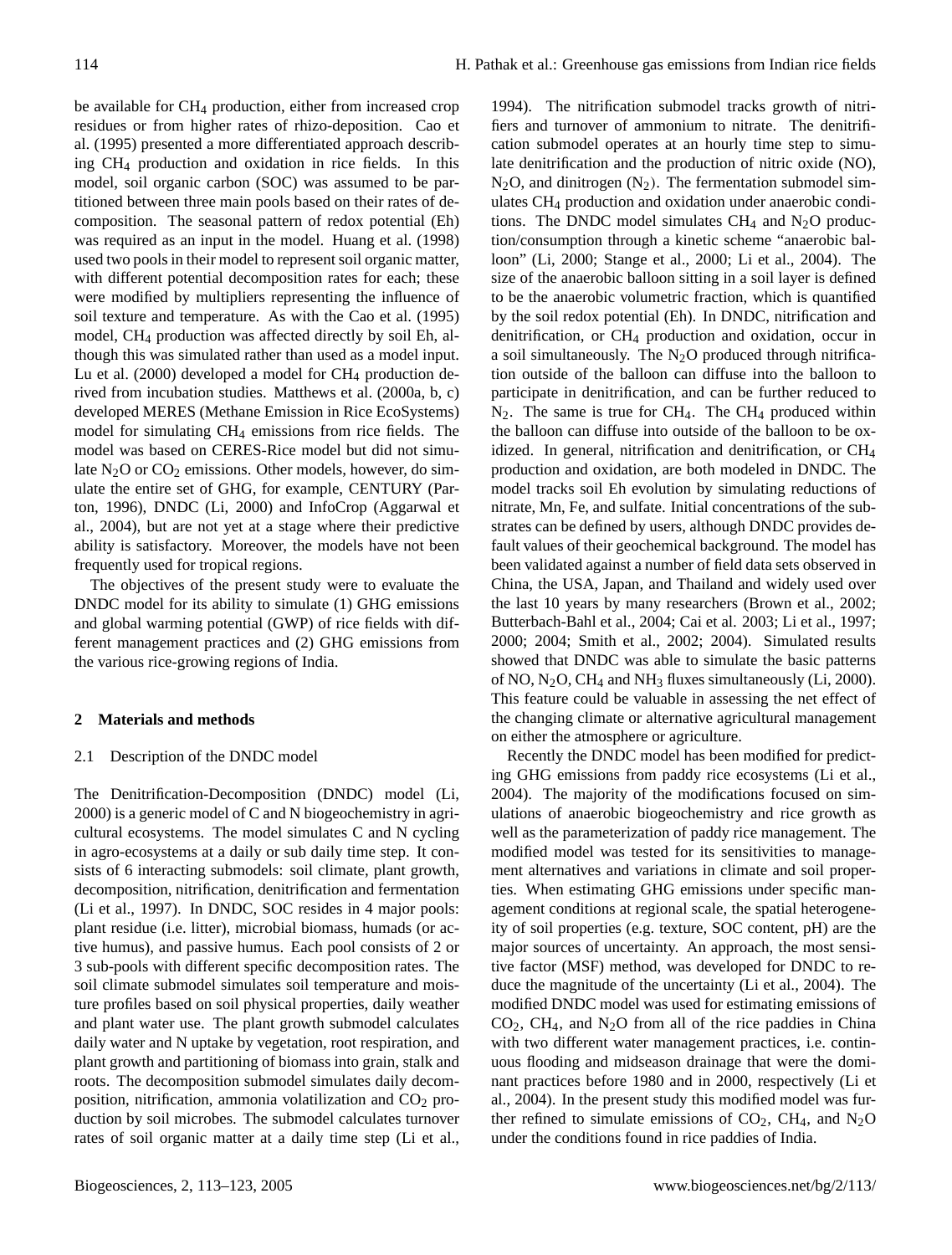

**Fig. 1.** Approaches for the upscaling of greenhouse gas emission from rice fields in India using the DNDC model.

#### $\mathbf{F} = \mathbf{F} \mathbf{F} \mathbf{F} + \mathbf{F} \mathbf{F} \mathbf{F} + \mathbf{F} \mathbf{F} \mathbf{F} + \mathbf{F} \mathbf{F} \mathbf{F} + \mathbf{F} \mathbf{F} \mathbf{F} \mathbf{F} + \mathbf{F} \mathbf{F} \mathbf{F} \mathbf{F} + \mathbf{F} \mathbf{F} \mathbf{F} \mathbf{F} + \mathbf{F} \mathbf{F} \mathbf{F} \mathbf{F} + \mathbf{F} \mathbf{F} \mathbf{F} \mathbf{F} + \mathbf{F} \mathbf{F}$ 2.2 Model modification

Modifications were made for the DNDC model to improve its performance in simulating crop yield and CH<sup>4</sup> emissions for Indian rice fields. Most of the crop physiological and phenological parameters set in the DNDC model were originally calibrated against datasets observed in the US, China or other temperate regions. Discrepancies appeared when the model was applied for the rice crops in India. Modifications were made with the accumulative thermal degree-days as well as the growth rates of vegetative and reproductive stages to adjust the rice-growing season. These modifications have improved the model's ability to predict rice crop yields in India.

Originally the CH<sup>4</sup> fluxes simulated by the model were higher than the measured fluxes in some rice paddies in India (Pathak et al., 2003). Test runs for the sites where the low CH<sup>4</sup> fluxes were not captured by DNDC indicated that these sites had relatively high leaking rates. The leaking processes embedded in the model were modified to let the process lead to not only water but also substrates e.g. dissolved organic carbon (DOC) and nitrate loss from the paddy soils. This modification has substantially decreased CH<sub>4</sub> emissions from the sites with high leaking rates. After modifications, all of the field cases were re-run with the modified DNDC. The results indicated that the modifications did not alter the original results at all for the soils with low or moderate leaking rates, and improved the simulations for the high leaking soils. However, the leached DOC may be mineralised in the aquifer and could play a certain role in GHG production in the aquatic systems. But the current version of DNDC does not track the fate of DOC in underground water or streams and is not capable to simulate aquatic biogeochemistry. Its capacity of predictions is limited to the plant-soil system within the field scale of cropland. A graphic interface was built in the DNDC model to browse the regional database as well as to map the modeled results e.g. crop yield, C sequestration,  $CH_4$  N<sub>2</sub>O, or CO<sub>2</sub> emissions for India.

#### 2.3 Model calibration

Two field experiments were used for the calibration of the model (Pathak et al., 2002, 2003). The experiments were conducted at the experimental farm of the Indian Agricultural Research Institute, New Delhi, India. The site is located at  $28°40'$  N and  $77°12'E$ , subtropical, semi-arid, with annual rainfall of 750 mm. The mean maximum and minimum temperatures from July to October (rice season) are 35 and 18◦C, respectively. The alluvial soil of the experimental site was sandy loam in texture and has organic carbon, total N, Olsen P, and ammonium acetate extractable K contents of  $4.5 \text{ g kg}^{-1}$ ,  $0.30 \text{ g kg}^{-1}$ ,  $0.007 \text{ g kg}^{-1}$ , and  $0.13 \text{ g kg}^{-1}$ , respectively. The soils are well drained with the groundwater table at 6.6 and 10.0 m deep during the rainy and summer seasons, respectively.

The experiments included treatments varying in N sources and water management in plots of 6 m long and 5 m wide. Three, 30 days old rice seedlings (cultivar Pusa 44) were transplanted at 20 cm (row to row) by 15 cm (hill to hill) spacing on 15 July 1999. Emissions of CH<sub>4</sub> and  $N_2O$  were measured frequently from the plots following the standard methodologies (Pathak et al., 2002; 2003). Total dry matter, grain yield and N uptake were measured at maturity.

The genetic coefficients for rice cultivar, used as model inputs to describe crop phenology in response to temperature and photoperiod, were estimated from independent treatments with water and N non-limiting by adjusting the coefficients until close matches were achieved between simulated and observed phenology and yield. Total thermal time requirement for rice cultivar found to be 2250◦C. Rate constants of crop development in vegetative and reproductive stages were  $0.015$  and  $0.044 d^{-1}$ , respectively.

#### 2.4 Sensitivity analyses

Model sensitivity was evaluated for changes in the application rates of N fertilizer and irrigation on rice yields and GHG emissions using the baseline data (weather, soil, cultivar, location and other inputs) of the experiment.

#### 2.5 Global warming potential

Global warming potential (GWP) is an index defined as the cumulative radiative forcing between the present and some chosen later time "horizon" caused by a unit mass of gas emitted now. It is used to compare the effectiveness of each GHG to trap heat in the atmosphere relative to some standard gas, by convention  $CO<sub>2</sub>$ . The GWP for  $CH<sub>4</sub>$  (based on a 100-year time horizon) is 21, while that for  $N_2O$ , it is 310 when GWP value for  $CO<sub>2</sub>$  is taken as 1. The GWP of different treatments were calculated using the following equation (Watson et al., 1996).

GWP= $CO<sub>2</sub>$  emission+CH<sub>4</sub> emission\*21+N<sub>2</sub>O emission\*310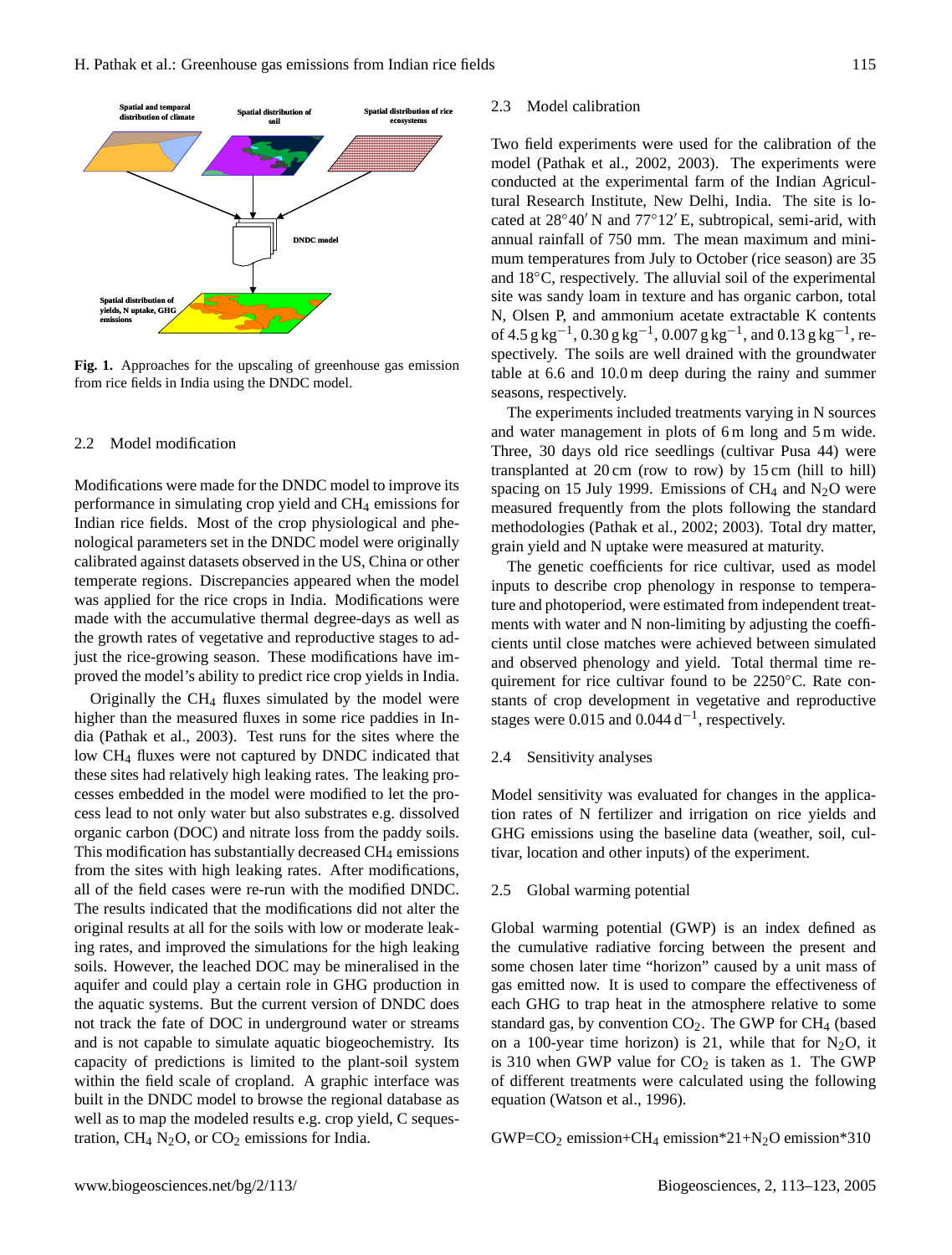| Parameters                                                                   | Observed<br>$(kg ha^{-1})$ | Simulated<br>$(kg ha^{-1})$ | Deviation<br>(% ) |
|------------------------------------------------------------------------------|----------------------------|-----------------------------|-------------------|
| Grain yield (kg ha <sup>-1</sup> )                                           | 6800                       | 6815                        | 0.2               |
| Total biomass (kg ha <sup>-1</sup> )                                         | 17436                      | 17718                       | 1.6               |
| Crop N uptake (kg N ha <sup>-1</sup> )                                       | 126                        | 128                         | 1.6               |
| Seasonal CH <sub>4</sub> emission (kg CH <sub>4</sub> -C ha <sup>-1</sup> )  | 28                         |                             | 3.6               |
| Seasonal N <sub>2</sub> O emission (kg N <sub>2</sub> O-N ha <sup>-1</sup> ) | 0.74                       | 0.69                        | 6.8               |

**Table 1.** Observed and simulated records on harvested yield and biomass as well as N uptake and GHG emission from rice fields in Northern India applied with 120 kg urea N ha<sup>-1</sup>.

## 2.6 Upscaling GHG emissions from rice growing areas in India

The approach for the upscaling GHG emissions using the DNDC model and geographical information system (GIS) are depicted in Fig. 1. The required input parameters of the DNDC model consisting of daily meteorological data (maximum and minimum temperatures, precipitation and solar radiation), soil properties (SOC, clay contents, pH and bulk density) and area under different rice ecosystems (irrigated lowland, rainfed lowland, rainfed upland and deepwater) were compiled in a GIS database. India is divided into several states and the states are further divided into different administrative boundaries called districts. It was decided that since much of the statistical data was district based that districts should be chosen as the basic geographic unit of the database to maintain the maximum accuracy of the original data sets. The meteorological data was obtained from National Climatic Data Center, USA and consisted of daily records of more than 110 climatic stations across India. Soil properties were compiled from NBSS and LUP (1998), Velayutham and Bhattacharya (2000) and Kalra (2004, personal communication). Field area under the four major rice ecosystems in the different districts of the country was compiled from published data (FAI, 2000; FAO, 2000; Yadav and Subba Rao, 2001; Bhatia et al., 2004). For irrigated lowland and rainfed lowland rice systems simulations were done for two irrigation practices: 1) continuous flooding and 2) intermittently flooding during the cropping season. In both the cases 120 kg N ha−<sup>1</sup> per season was applied through urea, broadcast at 3 splits i.e. 1/2 at 1 day after transplanting (DAT),  $\frac{1}{4}$  at 30 DAT and  $\frac{1}{4}$  at 55 DAT. In case of the rainfed upland system no irrigation was applied and the fields were never flooded while for the deepwater rice system fields were kept continuously submerged with water. For the latter two systems 64 kg N ha<sup> $-1$ </sup> was applied through urea, broadcast at 2 equal splits at 1 and 30 DAT, respectively as per the practice commonly followed by the farmers. For all the rice systems field was ploughed 3 times with moldboard plough before rice transplanting. The model calculated annual  $CO<sub>2</sub>$ ,  $CH<sub>4</sub>$ , and  $N_2O$  fluxes from each rice ecosystem for two scenarios: (1) minimum emission and (2) maximum emission. The scenario for minimum emission includes the minimum values of SOC, pH and bulk density and the maximum value of clay content of soil while the scenario for maximum emission includes the maximum values of SOC, pH and bulk density and the minimum value of clay content of soil.

## **3 Results and discussion**

## 3.1 Evaluation of the model

Predicted grain and biomass yields and N uptake by rice agreed well with the observed values (Table 1). The observed emission of  $CH<sub>4</sub>$  during the growing season was  $28.00 \text{ kg ha}^{-1}$ , while the simulated emission was 27.00 kg ha<sup>-1</sup>. Emission of N<sub>2</sub>O was 0.74 kg N<sub>2</sub>O-N ha<sup>-1</sup> while the simulated value was 0.69 kg N<sub>2</sub>O-N ha<sup>-1</sup>. In all the cases the deviation of the simulated value from the observed value was less than 5% except in case of  $N_2O$  emission when the deviation was 6.8% (Table 1). Thus the model was able to simulate the annual emission satisfactorily. The measured daily CH<sub>4</sub> fluxes varied from almost nil to 2.50 kg ha<sup>-1</sup> d<sup>-1</sup> at different times. This was due to changes in water management. But the simulated daily fluxes varied between nil to 3.20 kg ha<sup> $-1$ </sup> d<sup>-1</sup>. This could have been due to inadequate characterization of the initial SOC in the field and the possibility of unsatisfactory simulation of soil Eh by the model. The later is the result of a large number of interactions between physical, chemical and biological properties of soil and water fluxes. Works are in progress to fine-tune the model to improve the prediction of the daily flux events.

## 3.2 Sensitivity analysis

Different application rates of N fertilizer significantly influenced the simulated yield, N uptake and emissions of GHG from soil (Table 2). Grain yield of rice as well as N uptake increased with application rate up to 300 kg N ha<sup>-1</sup>, but with smaller increases at rates above 180 kg N ha<sup>-1</sup>. Emissions of  $CO<sub>2</sub>$  and CH<sub>4</sub> increased considerably with N application because of more root growth of rice generating more amounts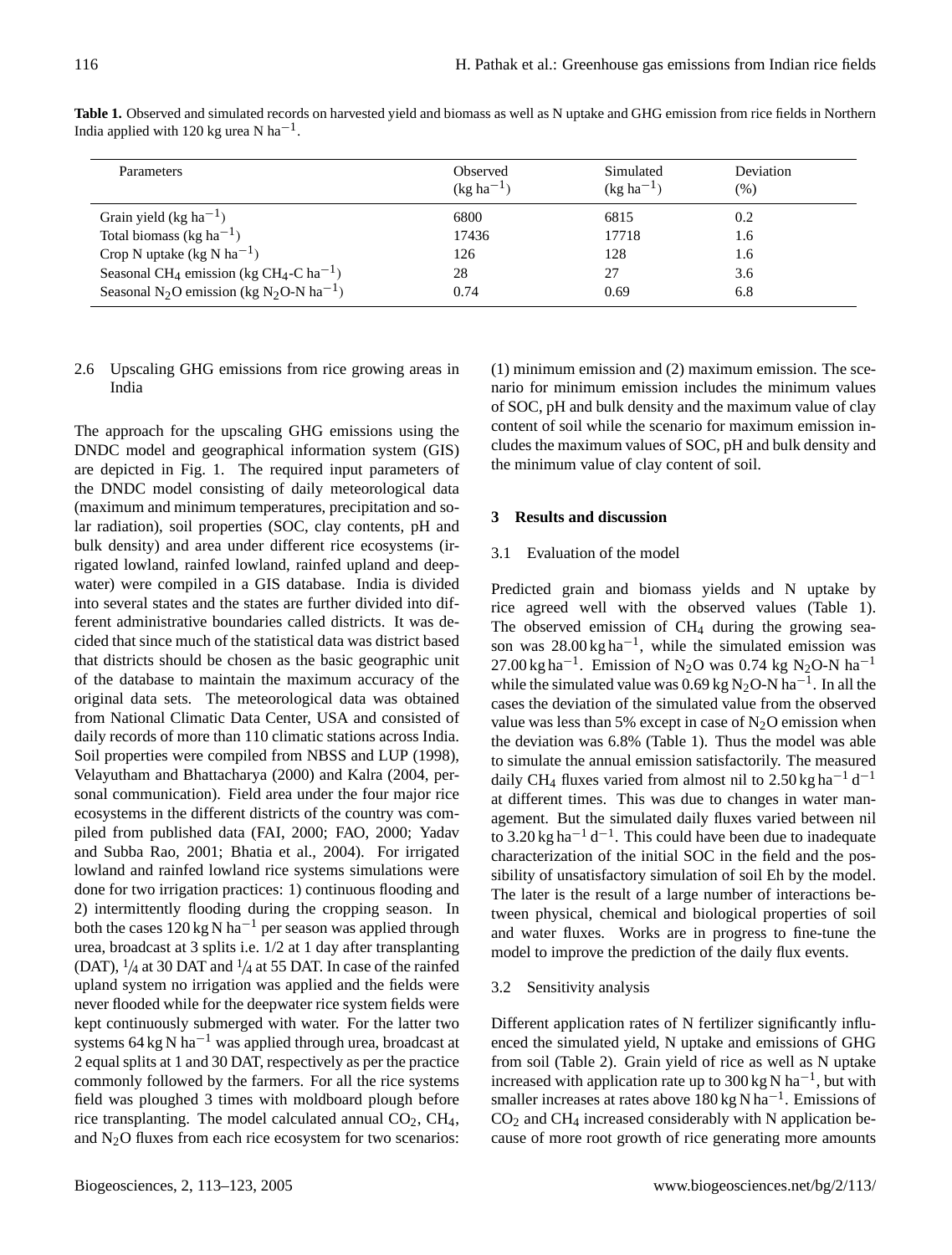| Urea N<br>$(kg ha^{-1})$ | Water regime <sup>a</sup> | Grain yield<br>$(kg ha^{-1})$ | N uptake<br>$(kg \text{ N ha}^{-1})$ | $CO2$ emission<br>$(\text{kg C ha}^{-1})$ | $CH4$ emission<br>$(kg C ha^{-1})$ | $N2O$ emission<br>$(kg \text{ N ha}^{-1})$ |
|--------------------------|---------------------------|-------------------------------|--------------------------------------|-------------------------------------------|------------------------------------|--------------------------------------------|
| $\overline{0}$           | CF                        | 1775                          | 33                                   | 712                                       | 40                                 | 1.85                                       |
| 60                       | CF                        | 4798                          | 90                                   | 741                                       | 81                                 | 1.85                                       |
| 120                      | CF                        | 7320                          | 137                                  | 760                                       | 96                                 | 1.85                                       |
| 180                      | CF                        | 9015                          | 169                                  | 771                                       | 101                                | 1.85                                       |
| 240                      | CF                        | 10015                         | 188                                  | 774                                       | 103                                | 1.89                                       |
| 300                      | CF                        | 10868                         | 204                                  | 768                                       | 103                                | 2.12                                       |
| $60 (+60)^{b}$           | CF                        | 6633                          | 124                                  | 1665                                      | 120                                | 1.88                                       |
| 120                      | 1MD                       | 7210                          | 135                                  | 690                                       | 66                                 | 1.93                                       |
| 120                      | 2MD                       | 7075                          | 133                                  | 617                                       | 42                                 | 1.96                                       |

Table 2. Sensitivity analysis for different rates of N application, water regimes and manure application affecting simulated rice yields, N uptake and annual GHG emissions.

<sup>a</sup>CF=continuous flooding; 1MD and 2MD=1 and 2 midseason drainages, respectively.  $<sup>b</sup>$ plus 60 kg N from farmyard manure.</sup>

of root exudates and debris, which supplied C for the heterotrophic microbes. Further increase in N levels i.e. from 180 to 300 kg N ha<sup>-1</sup>had little influence on the emissions because of their limited additional influence over  $120 \text{ kg N}$  ha<sup>-1</sup> on rice growth. Emission of  $N_2O$ , however, remained unchanged up to  $180 \text{ kg N} \text{ ha}^{-1}$ . As the fields were continuously flooded keeping them anaerobic throughout the growing period, the process of nitrification producing  $NO_3^-$  from  $NH<sub>4</sub><sup>+</sup>$  was stopped, and denitrification was also inhibited because of non-availability of substrate  $(NO<sub>3</sub><sup>-</sup>)$  for this process. These two processes i.e. nitrification and denitrification are mainly responsible for the formation of  $N_2O$  in soil (Duxbury et al., 1982). However, application of more than 180 kg N ha−<sup>1</sup> through urea increased N2O emission because larger fluxes of  $NH_4^+$ -N.

Substituting  $60 \text{ kg} \text{ N} \text{ ha}^{-1}$  urea N with farmyard manure (FYM) reduced grain yield and N uptake by rice but increased GHG emissions as compared to application of 120 kg N ha−<sup>1</sup> through urea alone. Addition of organic C through FYM was responsible for such increase in the GHG emissions (Adhya et al., 2000; Pathak et al., 2002).

Water management also influenced the simulated yield, N uptake and emissions of GHG from soil (Table 2). Treatments with continuous flooding gave higher yield, N uptake, and  $CH_4$  and  $CO_2$  emissions compared to the midseason drainage treatments. Emission of CH<sub>4</sub> reduced by 31% and 54% with 1 and 2 midseason drainages of 10 days each compared to that under continuously flooded soil. Nitrous oxide emission, on the other hand, increased marginally with midseason drainage, which resulted in aerobic condition of soil with enhanced nitrification forming N<sub>2</sub>O and NO<sub>3</sub><sup>-</sup>N. It also enhanced denitrification by supplying the substrate  $(NO<sub>3</sub><sup>-</sup>)$ for the denitrifiers resulting in more  $N_2O$  emission when the field was reflooded (Aulakh et al., 1992).

The CH<sub>4</sub> emission values simulated in this study are sim-

ilar to that reported by Jain et al. (2000) and Adhya et al. (2000) for Indian rice fields. However, emissions were smaller  $(20-40 \text{ kg ha}^{-1})$  compared to that reported from many other countries such as Philippines (100–150 kg ha<sup>-1</sup>) (Corton et al., 2000) and Japan (150–200 kg ha−<sup>1</sup> ) (Yagi et al., 1996). Lower CH<sup>4</sup> emission from Indian rice paddies compared to that of other countries could be due to 1) lower soil organic C status, 2) high percolation rate of sandy loam soils, which allows to leach substantial amount of DOC to lower soil profiles, 3) lower yield of rice with smaller rhizodeposition and 4) limited amount of organic residue recycling in soil.

Daily emission pattern of CH<sup>4</sup> revealed that emission was recorded only during the period of flooding (Fig. 2). Flux of CH<sub>4</sub> varied between 0 to 3.62 kg C ha<sup>-1</sup>d<sup>-1</sup>. Continuous flooding emitted more CH<sup>4</sup> than the midseason drainage and application of FYM enhanced the emission.

Daily emission of  $N_2O$  showed that there were several peaks of fluxes (Fig. 3). Emission of  $N_2O-N$  ranged from 0 to 112.3 g ha<sup>-1</sup> d<sup>-1</sup> during the year. Initial high peak of N<sub>2</sub>O emission was due to nitrification of ammonium-N present in soil. Subsequent peaks corresponded to fertilizer application events, which supplied substrate  $(NH_4^+)$  for nitrification and  $NO<sub>3</sub><sup>-</sup>$  for subsequent denitrification.

#### 3.3 Upscaling of GHG emission from Indian rice fields

#### 3.3.1 Database of soil and rice ecosystems

The spatial distribution of SOC, clay contents, pH and bulk density of soils in different rice growing regions of India at the district scale are presented in Fig. 4. Being in the tropical region, the SOC contents of soil is low varying from  $\langle 0.2\% \rangle$  to 1%, with majority of soils containing SOC $\langle 0.6\% \rangle$ (Fig. 4a). Clay contents of soil varied between 10 to 67%. The soils of north India are lighter in texture while those of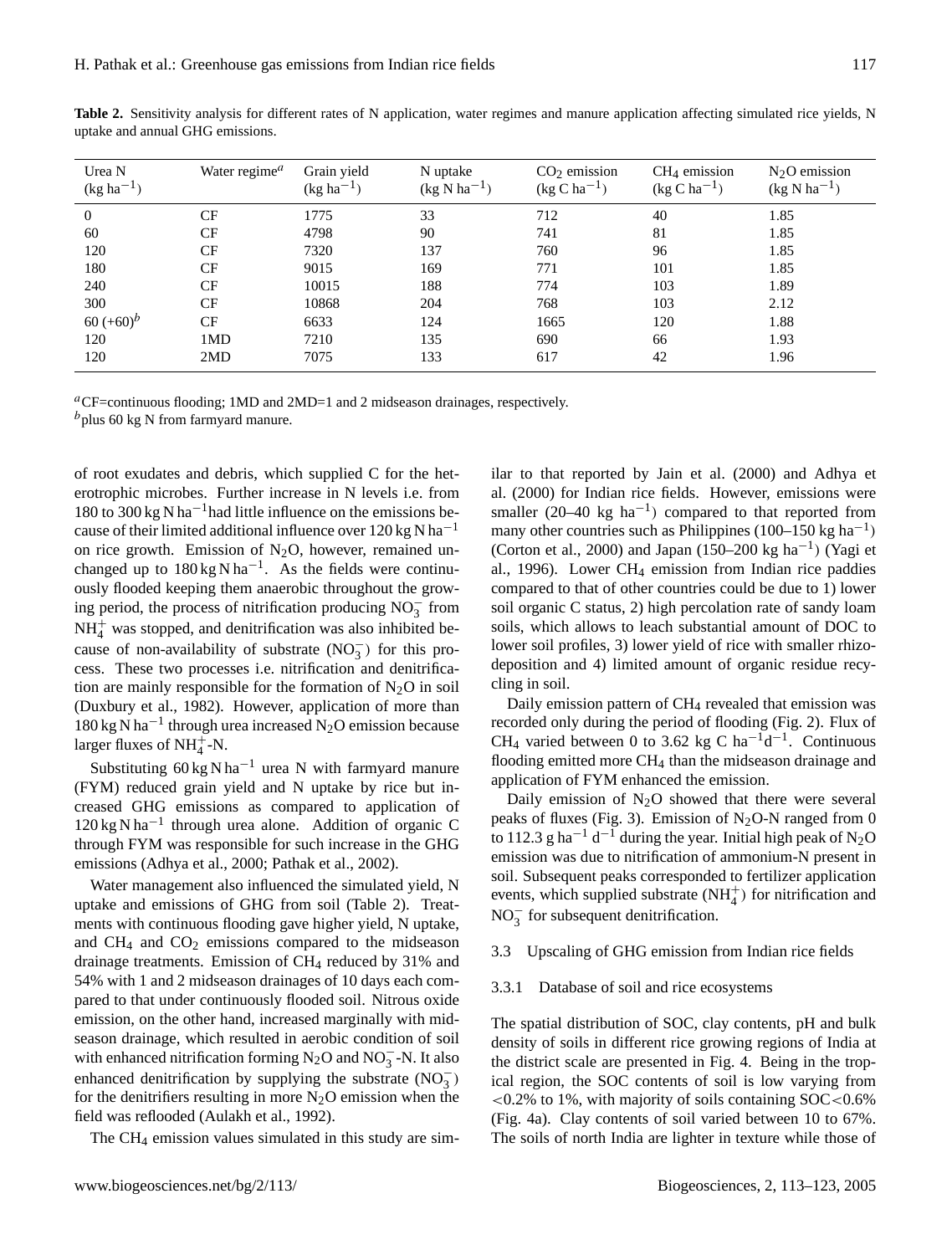

Fig. 2. Effect of continuous flooding (CF), midseason drainage manure (FYM) on simulated methane emission. (MD) and farmyard manure (FYM) on simulated methane emission.

central and west India are heavier (Fig. 4b). The majority of soils in India are alkaline in pH (pH>7.5) while soils in eastern India are acidic to neutral in reaction (Fig. 4c). The soils of north India have higher bulk density as compared to those from the rest of the country (Fig. 4d).

There are mainly four major rice ecosystems in India (1) irrigated lowland, (2) rainfed lowland, (3) rainfed upland and (4) deepwater covering an area of 42.25 million ha (Table 3). Half of the area (21.41 million ha) is under irrigated lowland and 14.45 million ha is under rainfed lowland rice ecosystems. Upland rice is grown in 4.25 M ha of land while deepwater rice occupies an area of 2.22 million ha. In lowland



Fig. 3. Effect of continuous flooding (CF), midseason drainage  $(MD)$  and farmyard manure  $(FYM)$  on simulated nitrous oxide emission.

ecosystems rice seedlings are transplanted in puddled condition and the fields are kept either in continuous submergence or intermittently flooded depending on soil texture, rainfall and availability of irrigation water. Lowland rice fields in north India are generally intermittently flooded while those from east and south India are flooded continuously. In the case of upland rice the seeds are directly sown on pulverized seedbed and fields are never flooded. Deepwater rice is grown in low-lying high rainfall areas, where fields are inundated with water. In these areas rice is either direct seeded or transplanted depending upon the onset of monsoon.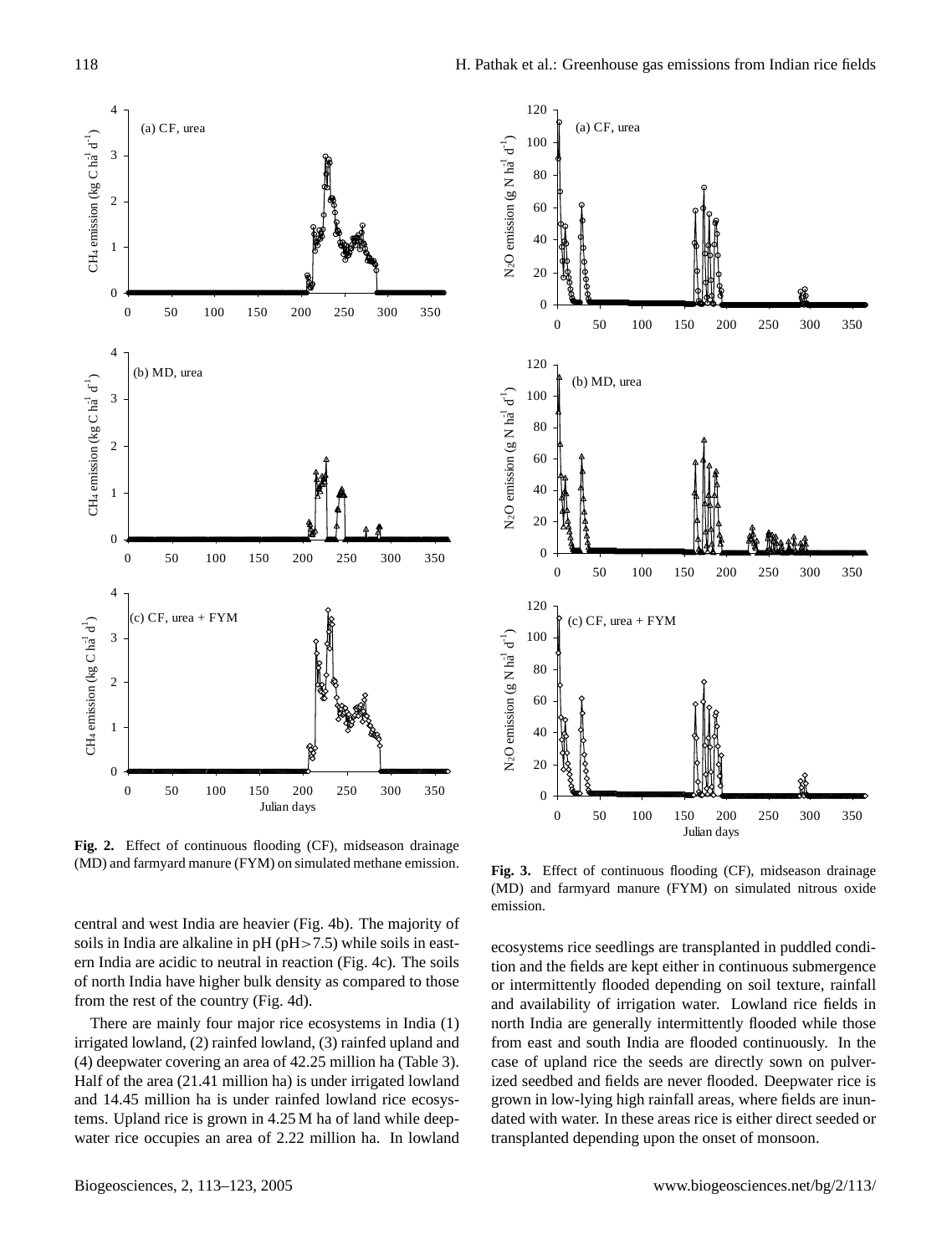| <b>State</b>             | Area (million ha)    |                    |                   |           |       |
|--------------------------|----------------------|--------------------|-------------------|-----------|-------|
|                          | Irrigated<br>lowland | Rainfed<br>lowland | Rainfed<br>upland | Deepwater | Total |
| Andhra Pradesh           | 3.45                 |                    |                   | 0.07      | 3.52  |
| <b>Arunachal Pradesh</b> | 0.04                 | 0.08               |                   |           | 0.12  |
| Assam                    | 0.53                 | 1.60               | 0.22              | 0.10      | 2.45  |
| Bihar                    | 1.93                 | 1.59               | 0.53              | 0.67      | 4.72  |
| Goa                      | 0.01                 | 0.09               |                   |           | 0.10  |
| Gujarat                  | 0.40                 | 0.22               |                   |           | 0.62  |
| Haryana                  | 0.79                 |                    |                   |           | 0.79  |
| <b>Himachal Pradesh</b>  | 0.05                 |                    | 0.03              |           | 0.08  |
| Jammu and Kashmir        | 0.25                 |                    | 0.02              |           | 0.27  |
| Karnataka                | 0.87                 | 0.04               | 0.39              |           | 1.30  |
| Kerala                   | 0.27                 | 0.08               | 0.15              |           | 0.50  |
| Maharashtra              | 0.42                 |                    | 0.79              | 0.32      | 1.53  |
| Manipur                  | 0.08                 | 0.09               |                   |           | 0.17  |
| Meghalaya                | 0.05                 | 0.06               |                   |           | 0.11  |
| Mizoram                  | 0.01                 | 0.06               |                   |           | 0.07  |
| Madhya Pradesh           | 1.23                 | 3.82               |                   |           | 5.05  |
| Nagaland                 | 0.06                 | 0.07               |                   |           | 0.13  |
| Orissa                   | 1.61                 | 2.00               | 0.69              | 0.15      | 4.45  |
| Pondicherry              | 0.03                 |                    |                   |           | 0.03  |
| Punjab                   | 2.24                 | 0.03               |                   |           | 2.27  |
| Rajasthan                | 0.05                 | 0.11               |                   |           | 0.16  |
| Sikkim                   | 0.02                 |                    |                   |           | 0.02  |
| <b>Tamil Nadu</b>        | 2.06                 | 0.27               |                   |           | 2.33  |
| Tripura                  | 0.05                 | 0.21               |                   |           | 0.26  |
| <b>Uttar Pradesh</b>     | 3.37                 | 1.33               | 0.50              | 0.23      | 5.43  |
| West Bengal              | 1.53                 | 2.68               | 0.88              | 0.68      | 5.77  |
| Total                    | 21.41                | 14.45              | 4.20              | 2.22      | 42.25 |

**Table 3.** Areas under the various rice ecosystems in different states of India.

## 3.3.2 Scaling up GHG emission

The modeled results indicated that total CH<sub>4</sub> flux from the simulated 42.25 million ha of rice in India ranged from 1.07 to 1.10 Tg C per year under continuous flooding conditions (Table 4). Earlier several attempts have been made to estimate CH<sup>4</sup> emission from Indian rice fields (Mitra, 1991; Parashar et al., 1991; 1996; Matthews et al., 2000; Yan et al., 2003; Bhatia et al., 2004). However, only a few studies (Cao et al., 1996; Matthews et al., 2000c) have attempted to calculate detailed regional  $CH<sub>4</sub>$  emissions using simulation modelling. The emission estimates vary greatly with the methodology adopted and assumptions made on the importance of different factors affecting CH<sup>4</sup> emission (Table 5). Ahuja (1990) gave an estimate of  $37.8 \text{ Tg yr}^{-1} \text{CH}_4$ emission from Indian paddies, which was based on emission data of European and American paddy fields and extrapolated to the Indian region. Later on a value of  $3.0$  Tg yr<sup>-1</sup> was estimated on the basis of measurements done up to 1990 at various rice growing regions in the country (Mitra, 1991; Parashar et al., 1991). Parashar et al. (1996) further revised the budget to be  $4.0$  Tg yr<sup>-1</sup> with a range between 2.7 to 5.4 Tg yr−<sup>1</sup> . Gupta et al. (2002) using average emission factors for all paddy water regimes, which included harvested areas having soils with high organic carbon and organic amendments, estimated a budget of  $5.0$  Tg yr<sup>-1</sup>. Recently, Yan et al. (2003) using region specific emission factors estimated India's CH<sub>4</sub> emission to be 5.9,Tg yr<sup>-1</sup>. Matthews et al. (2000c) used the MERES model to simulate CH<sup>4</sup> emission from rice paddies in India and estimated  $2.1 \text{ Tg } CH_4 \text{yr}^{-1}$ . The present estimate of 1.5 Tg is lower than the previous estimates, but is comparable with that of Sinha (1995), who estimated  $1.2$  Tg CH<sub>4</sub>yr<sup>-1</sup> and Matthews et al. (2000c). However, Matthews et al. (2000c) assumed the percolation rate in soil to be zero due to the lack of spatial information on this parameter, and thus obtained higher emission estimate compared to the present study. In DNDC the percolation rate is calculated by the model using the soil parameters, given as inputs of the model.

With the intermittent flooding scenario, the national CH<sub>4</sub> flux from rice fields was reduced to  $0.12-0.13$  Tg C per year implying that the water management change in India dras-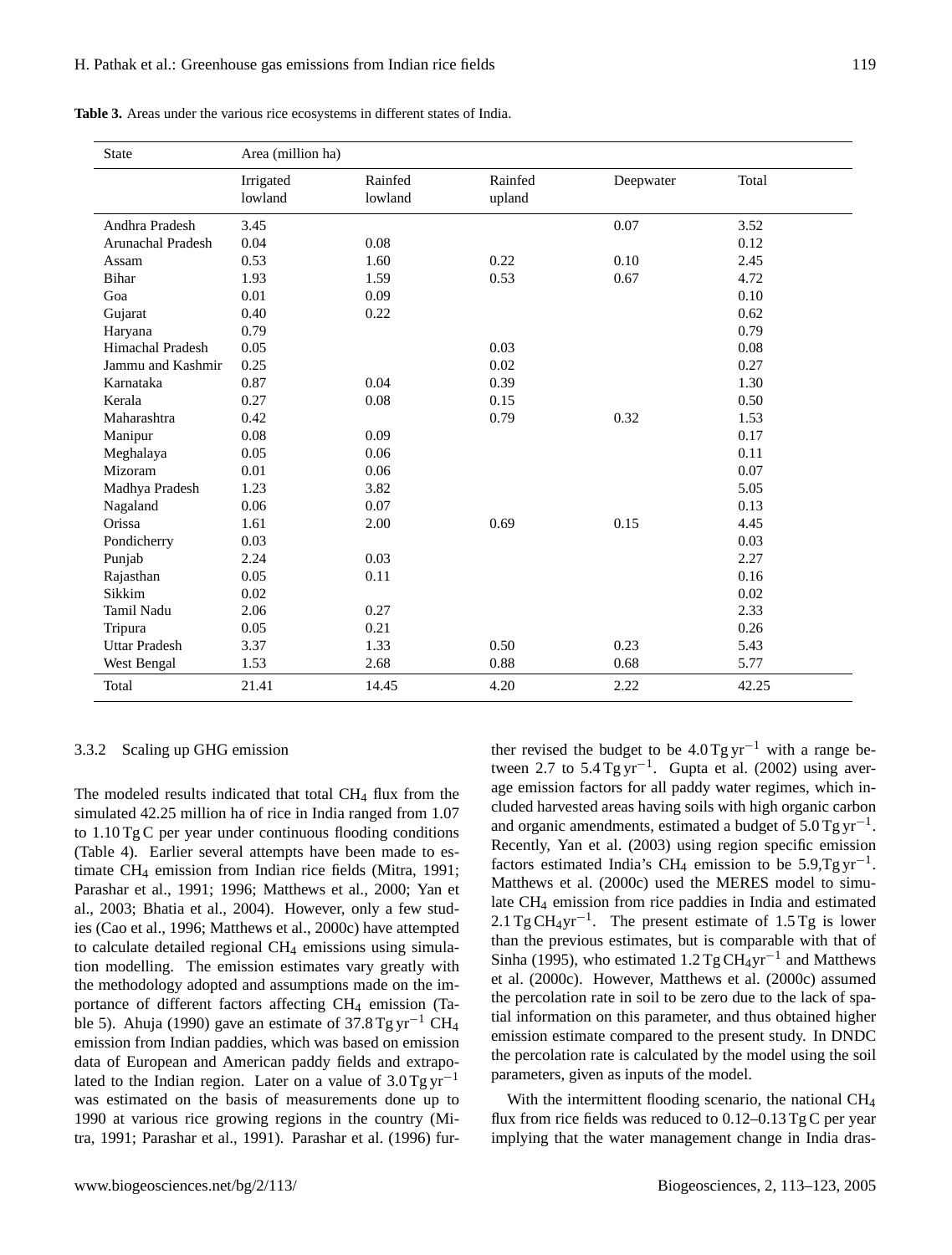| Parameter                                         | Continuous flooding |                       | Midseason drainage |         |
|---------------------------------------------------|---------------------|-----------------------|--------------------|---------|
|                                                   | ${}^a$ Minimum      | $\mathbf{^b}$ Maximum | Minimum            | Maximum |
| CH <sub>4</sub> emission (Tg C yr <sup>-1</sup> ) | 1.07                | 1.10                  | 0.12               | 0.13    |
| $N_2O$ emission (Tg N yr <sup>-1</sup> )          | 0.05                | 0.04                  | 0.06               | 0.05    |
| $CO2$ emission (Tg C yr <sup>-1</sup> )           | 21.16               | 60.96                 | 16.66              | 48.80   |
| GWP (Tg CO <sub>2</sub> equiv. $yr^{-1}$ )        | 130.93              | 272.83                | 91.73              | 211.80  |

**Table 4.** Annual GHG emissions from Indian rice fields under continuous flooding and midseason drainage practices.

<sup>a</sup> Scenarios for minimum emission: Minimum of SOC, pH and bulk density and maximum of clay content of soil.  $<sup>b</sup>$  Scenarios for maximum emission: Maximum of SOC, pH and bulk density and minimum of clay content of soil.</sup>

**Table 5.** Comparison of annual CH<sub>4</sub> emission estimates from rice fields in India.

| Reference                 | Estimate<br>$(Tg CH_4yr^{-1})$ | Methodology used                                                                        |
|---------------------------|--------------------------------|-----------------------------------------------------------------------------------------|
| Ahuja (1990)              | 37.5                           | Extrapolated from studies in USA and Europe to the rice growing regions in India        |
| Neue et al. (1990)        | 14.5                           | Assuming a $CH_4$ -NPP (net primary productivity) ratio of 4.5%                         |
| Mitra (1991)              | 3.0                            | Extrapolated from a limited No. of field measurements in India                          |
| Matthews et al. (1991)    | 21.7                           | Based on area under rice, crop calendar and daily $CH4$ emission rate                   |
| Taylor et al. (1991)      | 18.4                           | Assuming a $CH_4$ -NPP ratio of 5%                                                      |
| Khalil and Shearer (1993) | 15.3                           | Extrapolated from a few direct flux measurements                                        |
| Sinha (1995)              | 1.2                            | Based on relationship between biomass production and $CH4$ emission in rice             |
| Parashar et al. (1996)    | 4.0                            | Extrapolated from several measurements all over India                                   |
| Cao et al. (1996)         | 14.4                           | Using the Methane Emission Model (MEM)                                                  |
| Sass and Fischer (1997)   | 4.2                            | Extrapolated from measured data from selected rice-growing areas in India               |
| ALGAS (1998)              | 3.6                            | Extrapolated from large No. of measurements all over India                              |
| Matthews et al. (2000c)   | 2.1                            | Using the MERES simulation model                                                        |
| Gupta et al. (2002)       | 5.0                            | Using $CH_4$ emission coefficients based on water regime and soil organic C             |
| Yan et al. (2003)         | 5.9                            | Using the region specific emission factors                                              |
| IINC $(2004)$             | 4.1                            | Using the IPCC methodology and IPCC default $CH4$ emission coefficients                 |
| Bhatia et al. (2004)      | 2.9                            | Using the IPCC methodology and measured CH <sub>4</sub> emission coefficients           |
| This study                | 1.5                            | Using the validated DNDC model and newly compiled soil, rice area and weather data base |

tically reduced CH<sup>4</sup> fluxes. The intermittent flooding approach has been applied in many Asian countries such as India (Jain et al., 2000; Adhya et al., 2000), Philippines (Corton et al., 2000), China (Li et al., 2002), and Japan (Yagi et al., 1996) to reduce  $CH<sub>4</sub>$  emissions.

With continuous flooding  $N_2O$  emission ranged from 0.04 to 0.05 Tg N yr<sup>-1</sup> (Table 4). Shifting the water management from continuous flooding to intermittent flooding increased N<sub>2</sub>O fluxes to 0.05–0.06 Tg N yr<sup>-1</sup>. But like CH<sub>4</sub> emission, emission of  $CO<sub>2</sub>$  reduced with intermittent flooding. The upscaling study for India, thus, revealed the complexity of GHG mitigation. When  $CH_4$  and  $CO_2$  emissions were reduced due to intermittent flooding,  $N_2O$  emission increased. Since  $N_2O$ possesses higher GWP, the increased  $N_2O$  offset the benefit gained by decreasing  $CH_4$  and  $CO_2$  fluxes. However, total GWP of rice growing areas decreased from 130.93–272.83 Tg  $CO_2$  yr<sup>-1</sup> with continuous flooding to 91.73–211.80 Tg  $CO<sub>2</sub> yr<sup>-1</sup>$  with intermittent flooding. The study on regional N2O emission from India is limited. Bhatia et al. (2004) estimated an emission of 0.08 Tg N<sub>2</sub>O-N yr<sup>-1</sup> while IINC (2004) estimated the value to be 0.15 Tg N<sub>2</sub>O-N yr<sup>-1</sup> using the IPCC methodology from all agricultural land (149 million ha) of the country.

The simulated spatial distribution of GHG emissions from Indian rice fields and their GWP under continuous flooding condition is shown in Fig. 5. Emission of  $CH<sub>4</sub>$  ranged from  $10 \text{ kg } CH_4$ -C ha<sup>-1</sup> to >70 kg CH<sub>4</sub>-C ha<sup>-1</sup> (Fig. 5a). The maximum emission value was 106 kg CH<sub>4</sub>-C ha<sup>-1</sup>. High emission values in some of the districts in north-west India could be due to high temperature ( $>40^{\circ}$ C) in the region during the rice growing season. Regions in the eastern India also showed higher emission because of high temperature and high SOC content compared to those from western part of the country.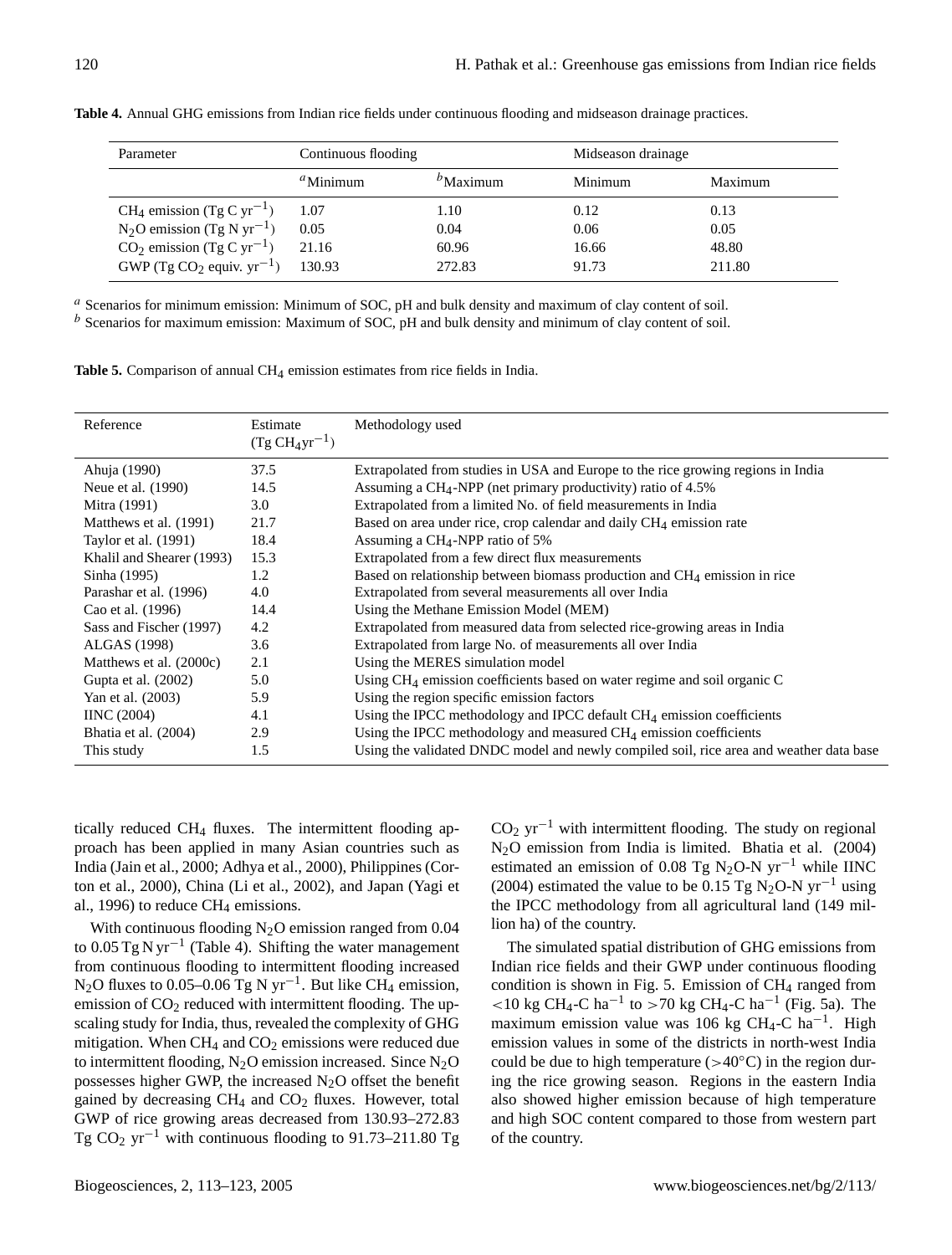

Fig. 4. Spatial distribution of organic carbon, clay contents, pH and bulk density of soils of India. Legends of the figures are given below.

Emission of  $N_2O$  from the various rice ecosystems of India ranged from <0.5 g N<sub>2</sub>O-N ha<sup>-1</sup> to >2.0 g N<sub>2</sub>O-N ha<sup>-1</sup> (Fig. 5b) while emission of  $CO<sub>2</sub>$  varied between <600 to >2400 kg CO<sub>2</sub>-C ha<sup>-1</sup> (Fig. 5c) under continuous flooding condition. Unlike CH<sub>4</sub>, emissions of N<sub>2</sub>O were higher from the south-western regions of the country while the regions in the eastern and south eastern India showed higher  $CO<sub>2</sub>$ emission, similar to that of CH<sub>4</sub> because of high temperature and high SOC content in these regions. The northern, eastern and southern parts of the country showed higher GWP (Fig. d), mainly because of higher  $CH_4$  and  $CO_2$  emissions. The GWP of the rice growing regions through out the country was  $\lt$  2000 to  $>8000$  kg CO<sub>2</sub> equivalent per year.

#### **4 Conclusions**

The DNDC model was generally able to encapsulate the major impacts of water management and various N fertilizer rates on rice crop performance and GHG emissions in tropical soils. The analysis suggested that the model can be applied for studying the GHG related issues in rice cropping systems of India. A trade-off between  $CH_4$  and  $CO_2$ emissions and  $N<sub>2</sub>O$  emission was determined. The tradeoffs that exist between the CH<sub>4</sub>, CO<sub>2</sub> and N<sub>2</sub>O mitigation mea-



Fig. 5. Annual emissions of methane, nitrous oxide, carbon dioxide  $50-70-70$ and global warming potential of rice systems of India under continuous flooding condition. Legends of the figures are given below.

sions when focusing on the biogeochemical cycles in terressures demonstrated the challenge of mitigating GHG emistrial ecosystems. Therefore, new tools for land-use analysis and planning are needed to reconcile the legitimate aims of improving water and N management and reducing GHG emission from agricultural fields. Models such as DNDC should be very useful to accelerate the application of available knowledge at field, farm and regional levels for optimizing agronomic management, quantifying changes in SOC and GHG emissions with changing land use, and developing mitigation options for GHG emissions.

There are uncertainties in estimation of GHG emissions from Indian rice fields because of its diverse soil and climate conditions and socio-economic status of the farmers. Moreover, various crop management practices, water and fertilizer management for example, play a major role in the emission. What is Indian agriculture's real contribution to GHG emissions can only be answered using simulation models. This will not only improve estimates of emissions and related impact assessments, but also provide a baseline from which future emission trajectories may be developed to identify and evaluate mitigation strategies.

*Acknowledgements.* The first author is thankful to the Alexander von Humboldt Foundation, Germany for providing a fellowship and the Forschungszentrum Karlsruhe, Institut für Meteorologie und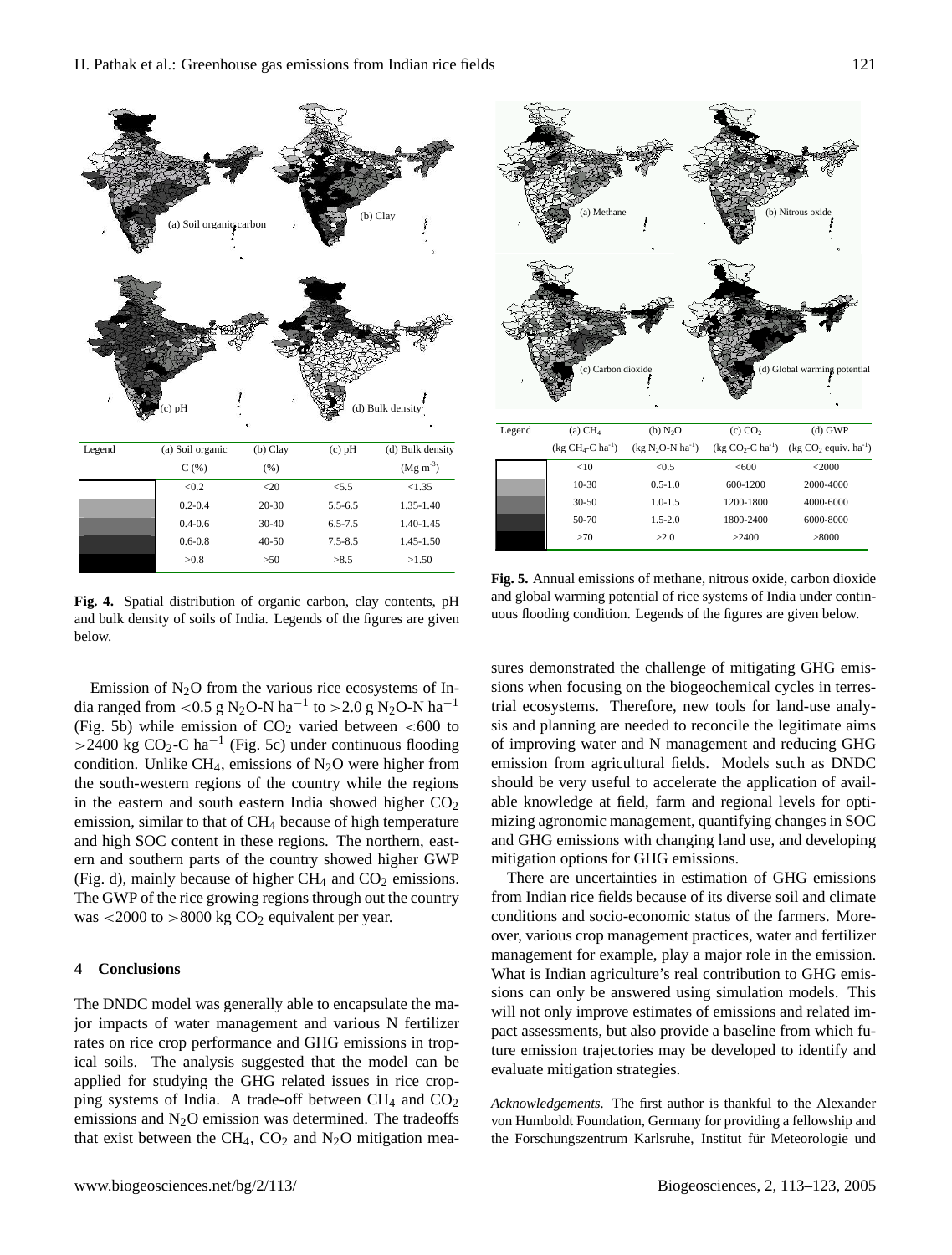Klimaforschung (IMK-IFU), Garmisch-Partenkirchen, Germany for providing facilities to carry out the work. C. Li's study was supported by NASA Terrestrial Ecology Program through project NAG5-12838.

Edited by: F. X. Meixner

## **References**

- Adhya, T. K., Bharati, K., Mohanty, S.R., Ramakrishnan, B., Rao, V.R., Sethunathan, N., and Wassmann, R.: Methane emission from rice fields at Cuttack, India, Nutr. Cycl. Agroecosyst., 58, 95–105, 2000.
- Aggarwal, P. K., Kalra, N., Chander, S., and Pathak, H.: InfoCrop: A Generic Simulation Model For Annual Crops in Tropical Environments, Indian Agricultural Research Institute, New Delhi, 132, 2004.
- Ahuja, D. R.: Estimating Regional Anthropogenic Emissions of Greenhouse Gases, US-EPA Climate Change Technical Series, Washington DC, 20, 1990.
- ALGAS, Asia Least-cost Greenhouse gas Abatement Strategy: National Report on Asia Least Cost Greenhouse Gas Abatement Strategy (ALGAS), Ministry of Environment and Forest, Government of India, New Delhi, 1998.
- Anastasi, C., Dowding, M., and Simpson, V.J.: Future CH<sub>4</sub> emission from rice production, J Geophys Res., 97, 7521–7525, 1992.
- Aulakh, M. S., Doran, J. W., and Mosier, A. R.: Soil denitrification – significance, measurement, and effects of management, Adv. Soil Sci. 18, 2–42, 1992.
- Bachelet, D. and Neue, H.U.: Methane emissions from wetland rice areas of Asia, Chemosphere, 26, 219–237, 1993.
- Battle, M., Bender, M., Sowers, T., Tans, P. P., Butler, J. H., Elkins, J. W., Ellis, J. T., Conway, T., Zhang, N., Lang, P., and Clarke, A. D.: Atmospheric gas concentrations over the past century measured in air from fin at the south pole, Nature, 383, 231–235, 1996.
- Bhatia, A., Pathak, H., and Aggarwal, P. K.: Inventory of methane and nitrous oxide emissions from agricultural soils of India and their global warming potential, Curr. Sci., 87, 3, 317–324, 2004.
- Brown, L., Syed, B., Jarvis, S. C., Sneath, R. W., Phillips, V. R., Goulding, K. W. T., and Li, C.: Development and application of a mechanistic model to estimate emission of nitrous oxide from UK agriculture, Atmos. Environ., 36, 917–928, 2002.
- Butterbach-Bahl, K., Kesik, M., Miehle, P., Papen, H., and Li, C.: Quantifying the regional source strength of N-trace gases across agricultural and forest ecosystems with process based models, Plant Soil, 260, 311–329, 2004.
- Cai, Z., Sawamoto, T., Li, C., Kang, G., Boonjawat, J., Mosier, A., Wassmann, R., and Tsuruta, H.: Field validation of the DNDC model for greenhouse gas emissions in East Asian cropping systems, Global Biogeochem. Cycles, 17, 4, 1107, doi:10.1029/2003GB002046, 2003.
- Cao, M., Dent, J. B., and Heal, O. W.: Modelling methane emissions from rice paddies, Global Biogeochem. Cycles, 9, 183– 195, 1995.
- Cao, M., Gregson, K., Marshall, S., Dent, J. B., and Heal, O.: Global methane emissions from rice paddies. Chemosphere, 55, 5, 879–897, 1996.
- Corton, T. M., Bajita, J. B., Grospe, F. S., Pamplona, R. R., Asis Jr., C. A., Wassmann, R., Lantin, R. S., and Buendia, L. V.: Methane emission from irrigated and intensively managed rice fields in Central Luzon (Philippines), Nutr. Cycl. Agroecosyst., 58, 37– 53, 2000.
- Duxbury, J. M., Bouldin, D. R., Terry, R. E., and Tate III, R. L.: Emissions of nitrous oxide from soils, Nature, 275, 602–604, 1982.
- FAI (Fertilizer Association of India): Fertilizer Statistics (2000– 2001), New Delhi, India, 2000.
- FAO (Food and Agricultural Organization): FAO agricultural database [\(http://www.fao.org\)](http://www.fao.org), FAO, Rome, Italy, 2000.
- Gupta, Prabhat K., Sharma, C., Bhattacharya, S., and Mitra, A. P.: Scientific basis for establishing country greenhouse gas estimates for rice-based agriculture: An Indian case study, Nutr. Cycling Agroecosys., 64, 19–31, 2002.
- Huang, Y., Sass, R. L., and Fisher Jr., F. M.: A semi-empirical model of methane emission from flooded rice paddy soils, Global Change Biol., 4, 3, 247–268, 1998.
- IINC: India's Initial National Communication to the United Nations Framework Convention on Climate Change, Ministry of Environment and Forests, Government of India, 392, 2004.
- Jain, M. C., Kumar, S., Wassmann, R., Mitra, S., Singh, S. D., Singh, J. P., Singh, R., Yadav, A. K., and Gupta, S.: Methane emissions from irrigated rice fields in northern India (New Delhi), Nutr. Cycl. Agroecosyst., 58, 75–83, 2000.
- Kern, J. S., Gong, Z., Zhang, G., Zhuo, H., and Luo, G.: Spatial analysis of methane emissions from paddy soils in China and the potential for emissions reduction, Nutr. Cycl. Agroecosyst., 49, 181–195, 1997.
- Khalil, M. A. K. and Shearer, M. J.: Methane emissions from rice agriculture, cited in: Shearer, M. J. and Khalil, M. A. K. 1993, Rice agriculture: emissions. In: Atmospheric Methane: Sources, Sinks, and Role in Global Change, Berlin, Springer-Verlag, 113, 250–253, 1993.
- Li, C., Frolking, S., and Harriss, R. C.: Modeling carbon biogeochemistry in agricultural soils, Global Biogeochem, Cycles, 8, 237–254, 1994.
- Li, C., Frolking, S., Crocker, G. J., Grace, P. R., Klir, J., Korcdhens, M., and Poulton, P. R.: Simulating trends in soil organic carbon in long-term experiments using the DNDC model, Geoderma, 81, 45–60, 1997.
- Li, C., Mosier, A., Wassmann, R., Cai, Z., Zheng, X., Huang, Y., Tsuruta, H., Boonjawat, J., and Lantin, R.: Modeling greenhouse gas emissions from rice-based production systems: Sensitivity and upscaling, Global Biogeochemical Cycles, 18, 1–19, 2004.
- Li, C., Qiu, J., Frolking, S., Xiao, X., Salas, W., Moore III, B., Boles, S., Huang, Y., and Sass, R.: Reduced methane emissions from large-scale changes in water management in China's rice paddies during 1980–2000, Geophys. Res. Lett., 29, 20, doi:10.1029/2002GL015370, 2002.
- Li, C.: Modeling trace gas emissions from agricultural ecosystems, Nutr. Cycl. Agroecosyst., 58, 259–276, 2000.
- Lu, W. F., Chen, W., Duan, B.W., Guo, W. M., Lu, Y., Lantin, R. S., Wassmann, R., and Neue, H. U.: Methane emission and mitigation options in irrigated rice fields in southeast China, Nutr. Cycling Agroecosys. 58, 65–73, 2000.
- Matthews, E., Fung, I., and Lerner, J.: Methane emission from rice cultivation: geographic and seasonal distribution of cultivated ar-